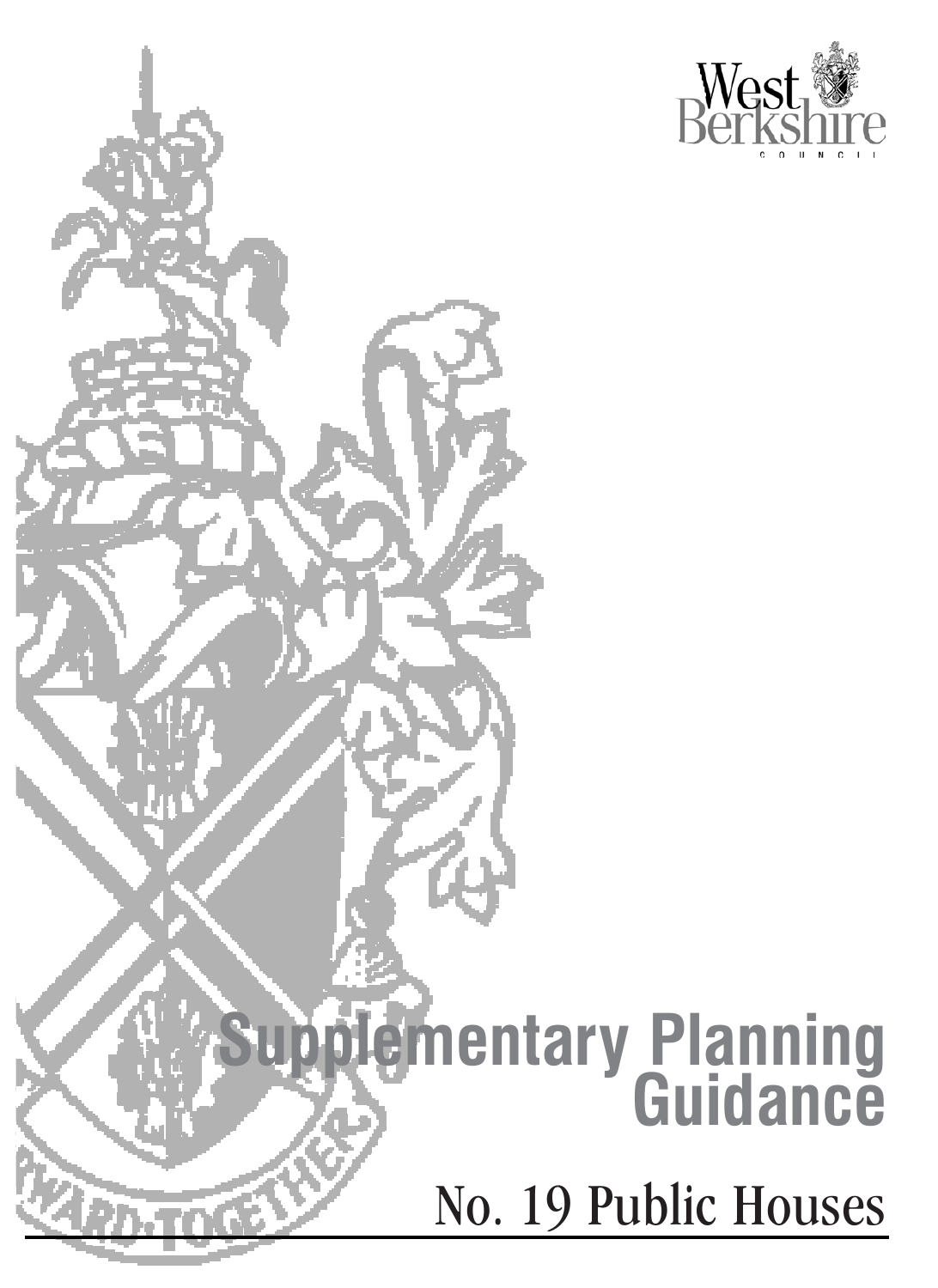| Public Houses |  |
|---------------|--|
|---------------|--|

## 1.0 Introduction

**1.1** This supplementary planning guidance has been prepared by the Council to provide clarification and advice on the way the Council will deal with applications for redevelopment or change of use resulting in the loss of a public house. It is based on national policy guidance and policies included in both the Berkshire Structure Plan and the Deposit Draft Newbury District Local Plan.

**1.2** This guidance has been adopted by the Council's Environment Committee following extensive public consultation. It is for prospective developers and is based on the Council's past experience in dealing with such

proposals. The advice here is not a substitute for professional help from a consultant planner or architect; you may particularly need such help if your proposal is in a sensitive location. Compliance with the guidelines does not by itself guarantee planning permission; each case is taken on its merits.

**1.3** The Planning and Transport Strategy Service welcomes discussions on proposals and plans before they are formally submitted as a planning application. If you have any queries please write to us; we will give you advice as quickly as we can.

## 2.0 Background

**2.1** The steady erosion of village services such as shops, post offices and schools has been paralleled by losses of rural pubs. Public houses serve important social, community and economic functions in maintaining the viability of rural villages and the vitality of larger urban areas. The harm to the social and economic life of a village resulting from pub closure is an interest of acknowledged importance according to the Secretary of State for the Environment. Public houses also have important links to leisure and tourism, and contribute to the distinctiveness of towns and villages.

**2.2** A survey of rural services was carried out by the Community Council for Berkshire in 1997. The results indicate that over half of all the rural parishes surveyed had either no public house or only one.

**2.3** While planning authorities cannot prevent a public house from closing, they can influence the outcome of applications for changes of use, including conversions to private dwellings. The aim of this guidance is to safeguard the public house as a focus of community life.

## 3.0 Guidelines

**3.1** In terms of national policy guidance, reference is made to promoting economic activities including small scale enterprises. Whereas public houses may not be mentioned in the guidance per se, they are an example of small scale enterprise.

**3.2** The Rural White Paper: A Nation Committed to Living in the Countryside (1995) states that rural businesses contribute to the prosperity of the nation as a whole, and locally they create jobs which sustain individual communities. Policies are promoted to help reverse the decline in services in rural areas, with the aim of fostering "living rural communities with a mixture of age groups and economic

activities".

**3.3** Government guidance in the form of PPG7: The Countryside: Environmental Quality and Economic and Social Development (1997), states that local planning authorities should bear in mind the vital role of smallscale enterprises in promoting healthy economic activity in rural areas, which can contribute to both local and national competitiveness (para 3.8). It warns against the conversion of buildings which are currently in industrial or commercial use to dwellings, as this may have an adverse impact on local economic activity (para 3.15).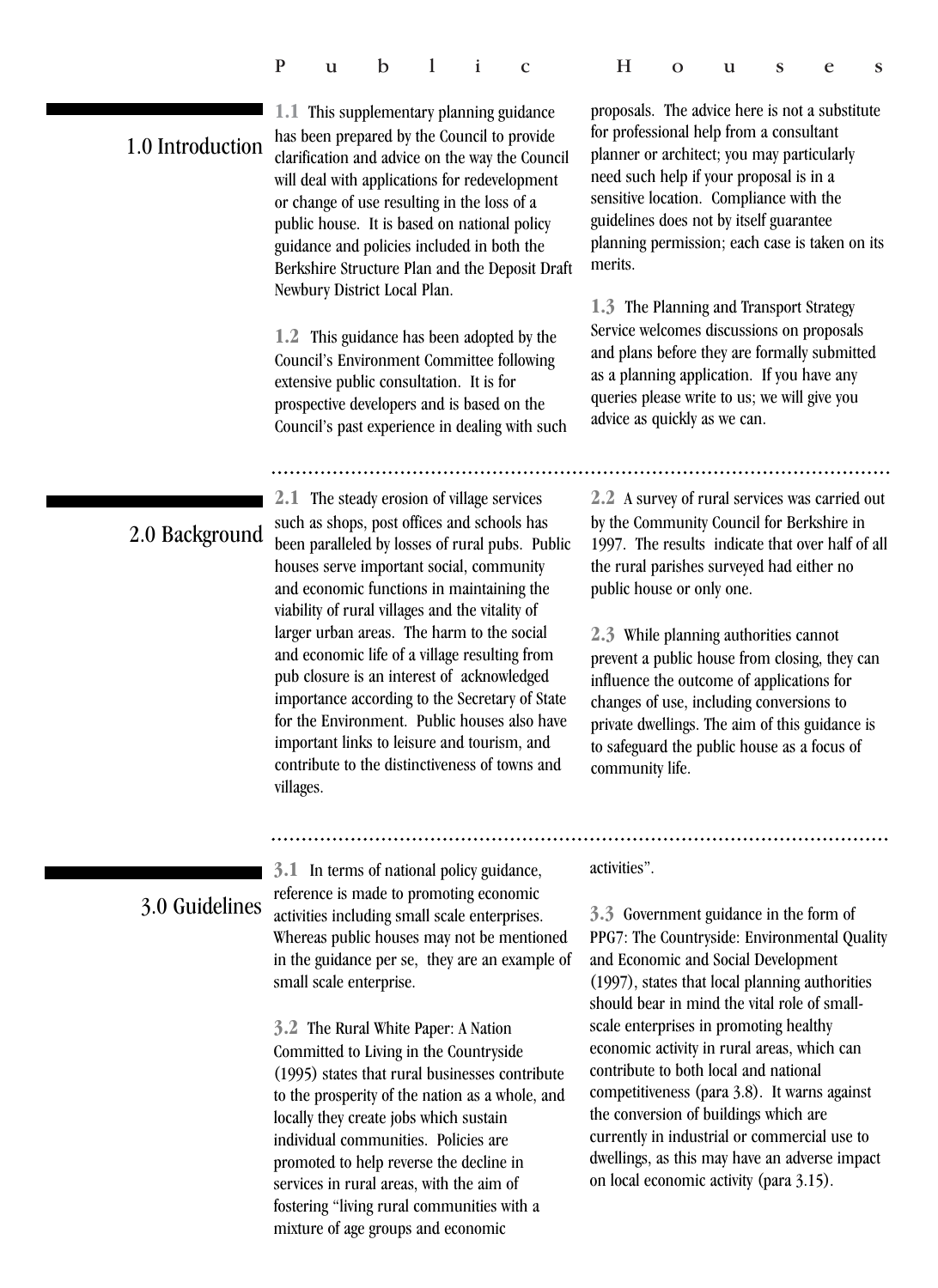| Public Houses |  |
|---------------|--|
|---------------|--|

| 3.0 guidelines continued                                        | 3.4 The function of the planning system as<br>outlined in PPG15: Planning and the Historic<br>Environment (1994) is to regulate the<br>development and use of land in the public<br>interest. It has to take account of the<br>Government's objective of promoting<br>sustainable economic growth, and make<br>provision for development to meet the<br>economic and social needs of the community.<br>3.5 Sustaining a sense of local<br>distinctiveness, an important aspect of the<br>character and appearance of towns, and<br>villages, is recognised in PPG1: General<br>Policies and Principles (1997). Buildings of                                                                     | historic importance are to be valued and<br>protected for their own sake, as a central part<br>of our cultural heritage. Their continued use<br>is important if they are to contribute fully to<br>the life of our communities.<br>3.6 The importance of diversity of use to<br>vitality and viability in town centres is<br>emphasised in PPG6: Town Centres and Retail<br>Developments (1996). Leisure and<br>entertainment facilities all add to variety and<br>local planning authorities are urged to<br>encourage diversification of uses in the town<br>centre as a whole. |  |  |  |
|-----------------------------------------------------------------|-------------------------------------------------------------------------------------------------------------------------------------------------------------------------------------------------------------------------------------------------------------------------------------------------------------------------------------------------------------------------------------------------------------------------------------------------------------------------------------------------------------------------------------------------------------------------------------------------------------------------------------------------------------------------------------------------|-----------------------------------------------------------------------------------------------------------------------------------------------------------------------------------------------------------------------------------------------------------------------------------------------------------------------------------------------------------------------------------------------------------------------------------------------------------------------------------------------------------------------------------------------------------------------------------|--|--|--|
|                                                                 |                                                                                                                                                                                                                                                                                                                                                                                                                                                                                                                                                                                                                                                                                                 |                                                                                                                                                                                                                                                                                                                                                                                                                                                                                                                                                                                   |  |  |  |
| 4.0 Berkshire Structure<br>Plan 1991 - 2006                     | 4.1 The Structure Plan recognises the<br>importance of public houses for recreation<br>and social provision and their contribution to<br>the character and attractiveness of an area. It<br>is acknowledged that they are under pressure<br>for change in both town centres and in<br>villages. Whilst it would be unreasonable to<br>insist that the pattern of recreation facilities<br>remains unchanged, there is a need to ensure<br>that important provision is not squeezed out.<br>Policy R6 states:<br>"Development involving the loss of built<br>leisure facilities which contribute<br>significantly to recreational provision or to<br>the character of the built-up area, will be | acceptable only if there is a comparable<br>replacement in the locality as part of the<br>scheme."<br>4.2 "The need to preserve facilities such as<br>public houses and other places of<br>entertainment will depend upon such factors<br>as location, viability, suitability for alternative<br>leisure use, and importance to the area they<br>serve." (para 12.22)                                                                                                                                                                                                             |  |  |  |
| 5.0 Deposit Draft Newbury<br>District Local Plan<br>1991 - 2006 | <b>5.1</b> The provision of social and community<br>facilities is a fundamental planning principle.<br>This is recognised in policy OVS.3 of the<br>Deposit Draft Newbury District Local Plan<br>which includes a requirement for the<br>provision of infrastructure, services and<br>amenities made necessary by development.<br>5.2 By the same token, it would be<br>reasonable to assume that the retention of<br>such facilities in established residential areas<br>is as important as their provision in the first<br>place.                                                                                                                                                             | 5.3 A number of pubs in the district lie<br>outside any defined settlement boundary and<br>so proposals for their re use or adaptation is<br>largely governed by Policy ENV.19 of the<br>DDNDLP. In applying the criteria of this policy,<br>it is stated that the District Council will favour,<br>where appropriate, the reuse and adaptation of<br>rural buildings for business purposes.                                                                                                                                                                                      |  |  |  |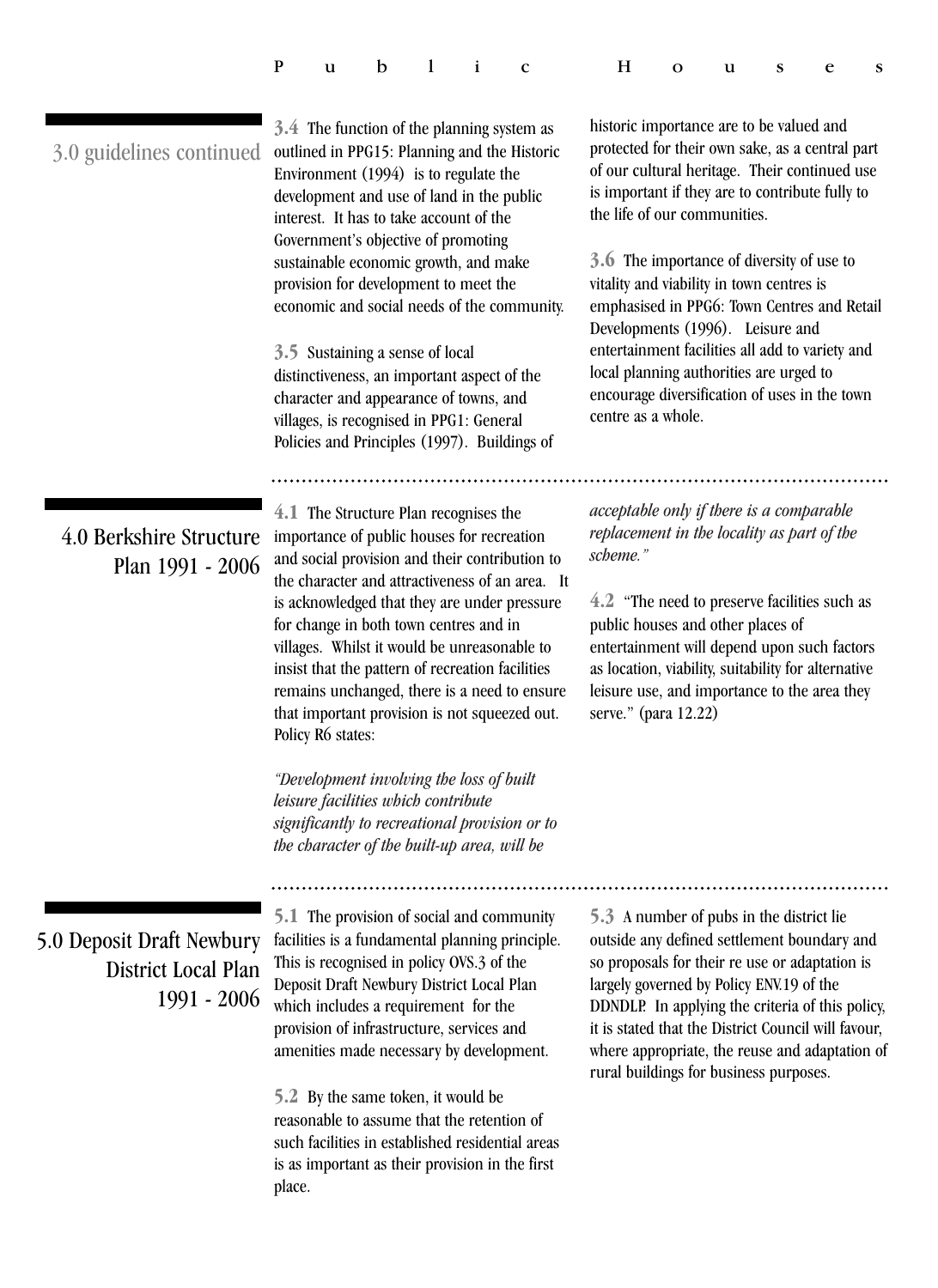|  |  |  |  |  |  | Public Houses |  |  |  |  |  |
|--|--|--|--|--|--|---------------|--|--|--|--|--|
|--|--|--|--|--|--|---------------|--|--|--|--|--|

| 5.0 deposit draft newbury<br>district local plan<br>1991 - 2006 continued | 5.4 Policy ENV.20 concerning the<br>redevelopment of existing buildings in the<br>countryside is also relevant. In this case,<br>redevelopment will be permitted "where the<br>proposal is in a sustainable location and<br>particularly where it will assist the<br>diversification of the rural economy." A<br>public house is a business use, therefore<br>redevelopment or change of use to a private<br>dwelling would normally conflict with both<br>policy ENV.19 and ENV.20.<br>5.5 Many public houses in rural areas lie | afforded a certain level of protection in terms<br>of their character, through policy ENV.33. This<br>states that development would not be<br>permitted which would harm or prejudice the<br>special character or appearance of a<br>Conservation Area. Where public houses<br>occupy listed buildings, policy ENV.32 which<br>seeks to preserve and enhance the character,<br>historical or architectural integrity and setting<br>of the building, also applies. |  |  |  |
|---------------------------------------------------------------------------|-----------------------------------------------------------------------------------------------------------------------------------------------------------------------------------------------------------------------------------------------------------------------------------------------------------------------------------------------------------------------------------------------------------------------------------------------------------------------------------------------------------------------------------|--------------------------------------------------------------------------------------------------------------------------------------------------------------------------------------------------------------------------------------------------------------------------------------------------------------------------------------------------------------------------------------------------------------------------------------------------------------------|--|--|--|
|                                                                           | within Conservation Areas and as such are                                                                                                                                                                                                                                                                                                                                                                                                                                                                                         |                                                                                                                                                                                                                                                                                                                                                                                                                                                                    |  |  |  |
|                                                                           |                                                                                                                                                                                                                                                                                                                                                                                                                                                                                                                                   |                                                                                                                                                                                                                                                                                                                                                                                                                                                                    |  |  |  |
| 6.0 Planning Criteria                                                     | 6.1 The criteria to be used in the assessment<br>of applications for development resulting in<br>the loss of a public house, will be as follows:                                                                                                                                                                                                                                                                                                                                                                                  | schedules of potential purchasers and trading<br>figures.                                                                                                                                                                                                                                                                                                                                                                                                          |  |  |  |
|                                                                           | (i) whether it would have an adverse effect on<br>the local character, diversity and amenity of<br>the area;                                                                                                                                                                                                                                                                                                                                                                                                                      | A commercial viability study should<br>accompany any application for redevelopment<br>or change of use. Evidence should be<br>produced to show what measures have been<br>taken in an attempt to return a pub to a viable                                                                                                                                                                                                                                          |  |  |  |
|                                                                           | (ii) whether it can be demonstrated that<br>alternative acceptable public house provision<br>exists (defined in terms of location, size, range<br>of facilities and quality of provision) or can be                                                                                                                                                                                                                                                                                                                               | business. This could include details of<br>commercial initiatives introduced,<br>development proposals for the business etc.                                                                                                                                                                                                                                                                                                                                       |  |  |  |
|                                                                           | made available in the local area/community;                                                                                                                                                                                                                                                                                                                                                                                                                                                                                       | <b>Other Considerations</b>                                                                                                                                                                                                                                                                                                                                                                                                                                        |  |  |  |
|                                                                           | (iii) evidence exists that the loss of the public<br>house would comprise an unacceptable<br>decline in the standard of community services<br>for locals and visitors;                                                                                                                                                                                                                                                                                                                                                            | The partial redevelopment or change of use of<br>a key facility (such as the car park or garden)<br>will not be permitted where it is considered<br>that this may prejudice its economic viability<br>or future operation.                                                                                                                                                                                                                                         |  |  |  |
|                                                                           | (iv) whether it can be demonstrated that the<br>public house is no longer economically viable<br>and that all reasonable attempts have been<br>made to sell or let the building as a public<br>house at a realistic price for no less than 6<br>months                                                                                                                                                                                                                                                                            | The Council will encourage the combination of<br>services or activities, such as post offices,<br>shops or related brewing functions with the<br>existing public house use.                                                                                                                                                                                                                                                                                        |  |  |  |
|                                                                           | Any attempts to sell the business at a price<br>which reflects its current use should relate to<br>the business in its entirety, and not to parts of<br>it, for example the buildings without the<br>accompanying garden or car park. Evidence to<br>demonstrate a sale has been unsuccessful<br>would need to include estate agents literature,                                                                                                                                                                                  | Where redevelopment or change of use is<br>acceptable, all normal planning control<br>criteria would apply, including impact on<br>amenity, design, access, parking etc                                                                                                                                                                                                                                                                                            |  |  |  |